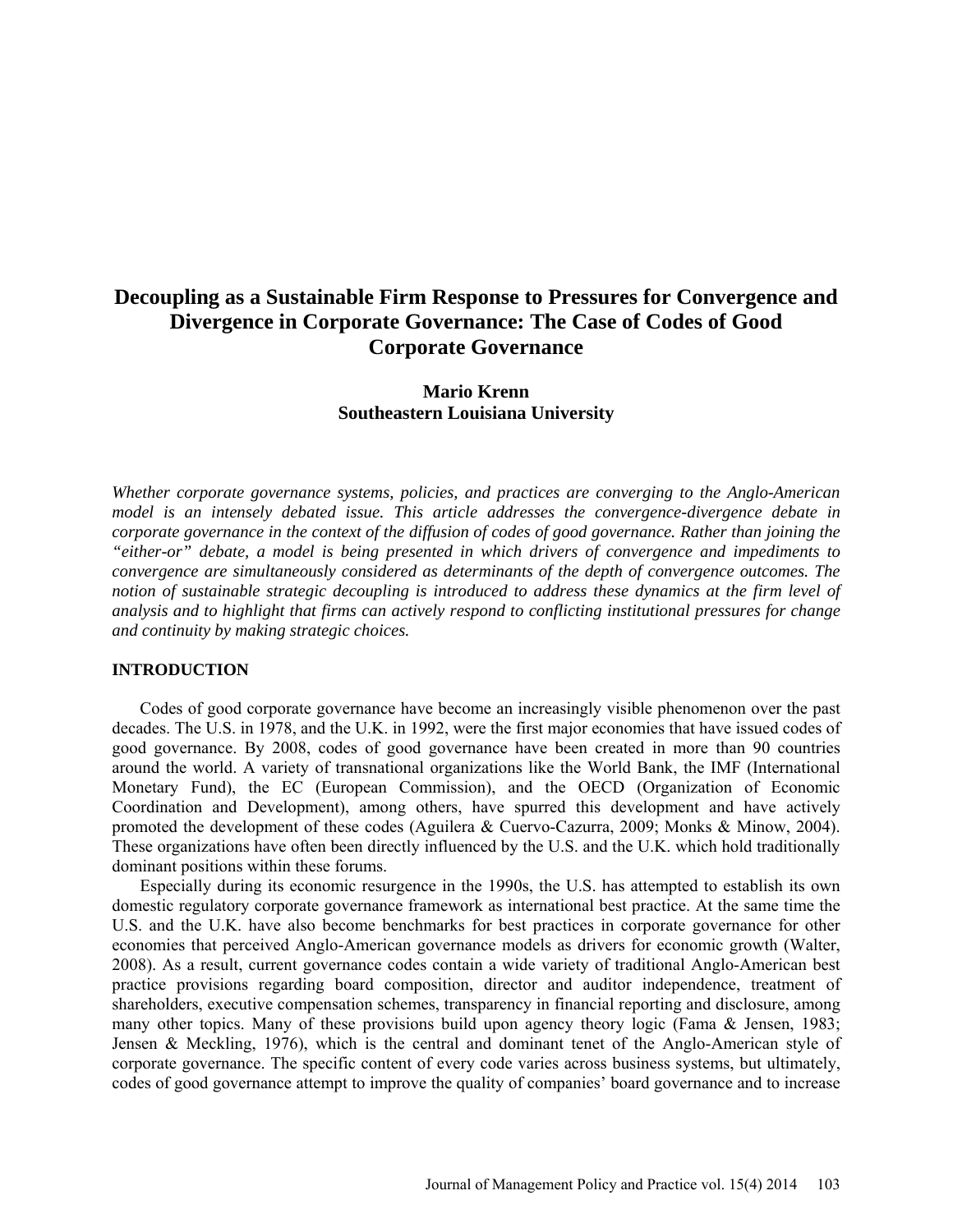the accountability of companies to shareholders while maximizing shareholder or stakeholder value (Aguilera & Cuervo-Cazurra, 2004).

The worldwide proliferation of these codes raises the question, are corporate governance systems and governance policies and practices converging to the Anglo-American model? In searching for an answer to this question, several studies, on different levels of analysis (i.e., cross-country, country, firm-level), have focused on examining whether the phenomenon of convergence exists or not and have, in the context of codes of good governance presented moderately strong evidence of a convergence trend in their nature and content (see Aguilera, Cuervo-Cazurra, and Kim (2009), Guillen (2000) and Yoshikawa and Rasheed (2009) for reviews of this literature).

One line of reasoning in this stream of research is that through competitive pressures of global capital, product, and labor markets, governance systems and corporate governance policies and practices inevitably converge towards the Anglo-American shareholder value maximization model (Coffee, 1999; Hansmann & Kraakman, 2001; Khanna, Palepu, & Srinivasan, 2004). A contrasting perspective in this literature is that path dependence and the embededdness of corporate governance in a nation's institutional context place strong limits on convergence (Bebchuk & Roe, 1999; North, 1990; Whitley, 1992). Others go beyond this convergence-divergence dichotomy and argue that governance systems neither fully converge to, nor fully diverge from, the Anglo-American model. Instead, the argument is that there are various degrees of decoupling from the Anglo-American model and firms actively influence, manipulate, and customize their institutional environment to fit governance policies to their own situations (Yoshikawa, Tsui-Auch, & McGuire, 2007). This approach in the analysis of convergence appears to be very useful because it not only directs attention to firm level governance choice and response within an institutional framework, but also simultaneously considers the drivers and impediments of convergence and the institutional pressures for continuity and change.

Although supranational (e.g., OECD, World Bank, IMF), regional (e.g., EU) and national regulatory agencies (e.g., governments, stock exchanges, manager-, director-, professional-, and investor associations) are able to enact pressure to adopt good governance codes at the transnational, national and firm level, firms – the ultimate targets of regulatory action – remain embedded in their specific business system and local institutional context. Drivers of convergence and change (e.g., global financial, product, and labor market integration, harmonization of accounting standards) and impediments to convergence (e.g., differences in property rights, rent seeking by interest groups, complementaries and multiple optima in business systems) simultaneously determine the nature and depth of convergence.

In response to simultaneous pressures for continuity and change, firms can make strategic choices, ranging from passive conformity to proactive manipulation (Oliver, 1991). Allowing for strategic choices at the firm level of analysis, the question regarding convergence becomes more complex. The issue of firm level convergence is now not only "either or", but requires addressing the form of convergence and the firm strategy in the choice of convergence, culminating in the question, how deep does convergence go? In line with this reasoning, several firm level studies have found high levels of compliance with good corporate governance codes (Bozec, 2007; Collier & Zaman, 2005; Nowak, Rott, & Mahr, 2005; v.Werder, Talaulicar, & Kolat, 2005). However, there are also several descriptive studies that show that compliance with codes at the firm level may largely be in form rather than in substance (Ananchotikul, Kouwenberg, & Phunnarungsi, 2009; Buck & Shahrim, 2005; Romano, 2007; v.Werder et al., 2005). Despite this contradictory discrepancy, very few studies have sought to explain why some firms that have formally adopted a code of good governance, decouple this policy from actual use and why convergence may be in form rather than in substance (v.Ees & v.Witteloostuijn, 2007).

In this article, following Meyer and Rowan (1977), Oliver (1991), and Westphal and Zajac (1994), the notion of decoupling will be used as an operational definition for addressing the issue of convergence at the firm level. Decoupling is defined as the combination of outward appearance of compliance with codes of good governance together with hidden behavioral divergence, or in terms of Oliver's (1991) typology of strategic responses to institutional processes as "…disguising nonconformity behind a façade of acquiescence" (p. 154).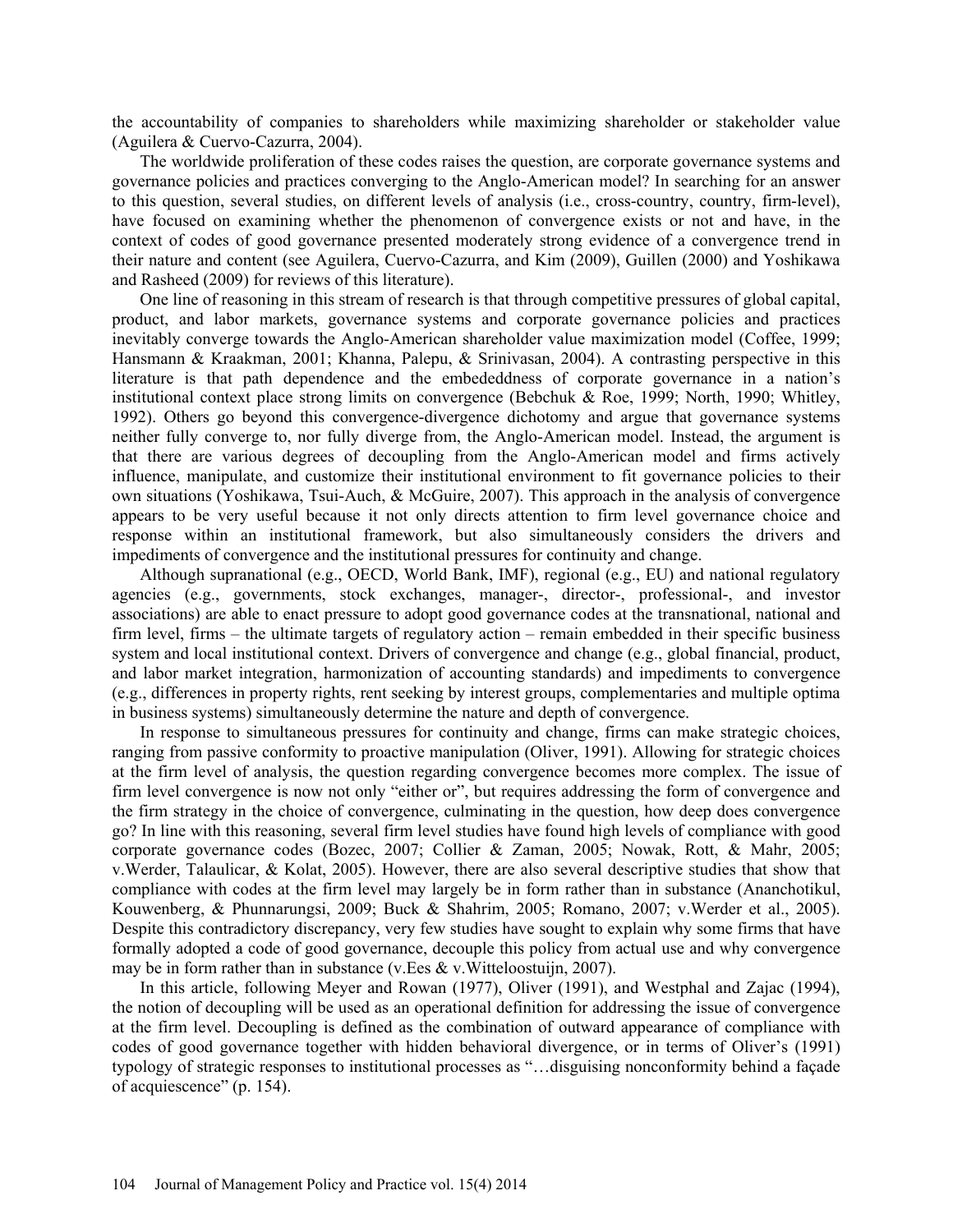I will show that addressing the convergence issue in the context of good governance codes with the notion of decoupling has three important implications for current research. First, research on codes of good governance may have underestimated that there are large gaps between formal rules and institutions, on the one hand, and actual firm policy and firm behavior, on the other hand. Second, it is important to allow for active firm behavior in response to institutional pressures. Firms can actively manage compliance and convergence pressures with a variety of strategies and have leeway for divergence through decoupling. Third, consistent with the varieties of capitalism argument that there is no single best model in governance (Hall & Soskice, 2001), pressures for continuity from domestic and local institutions continue to be of great influence on firm behavior, despite global capital, product, and labor market pressures for convergence and change. Based upon these arguments, I develop a model to explain and to predict under what circumstances compliance with codes of good governance at the firm level will be largely superficial, rather than substantive in nature. I argue that a decoupling strategy in the compliance with good corporate governance codes will be more attractive to firms, and also be more sustainable under the following conditions: (a) firms' compliance costs are relatively high, (b) firms' costs of outright and visible non-compliance are relatively high, and (c) outsiders' compliance monitoring costs are relatively high. It can be expected that various firm level characteristics such as ownership structure, management orientation, firm strategy, global market pressure, as well as, institutional-level factors, affect firms' choice to decouple policy from practice in the use of codes of good governance.

The remainder of the article is organized as follows. Section 2 of the article depicts the nature of codes of good governance and the functional assumptions underlying the "comply or explain" principle. Section 3 analyses the fundamental assumptions of codes of good governance in the context of different business systems. Section 4 links the phenomenon of decoupling to the convergence-divergence debate in corporate governance. Section 5 formulates a firm-level model of sustainable strategic decoupling in the compliance with codes of good governance. Section 6 closes the article with a conclusion.

## **THE NATURE OF CODES OF GOOD GOVERNANCE**

A code of good governance can be considered a tool that includes a set of best practices designed to address deficiencies in corporate governance systems and to improve the quality of a firm's corporate governance overall. Most codes have some recommendations on the following seven practices: (1) a strong, involved board of directors; (2) a balance of executive and non-executive directors, including independent non-executive directors; (3) clear division of responsibilities between the chairman and the chief executive; (4) timely, quality information for the board; (5) formal, transparent procedures for the appointment of new directors; (6) balanced and understandable financial reporting; and (7) maintenance of a sound system of internal control (O'Shea, 2005; OECD, 2004).

Aguilera and Cuervo-Cazurra (2004) found that in many business systems stock markets or the overseer of stock exchanges (i.e., securities and exchange commissions), associations of managers, and associations of directors played an active role in developing the initial corporate governance codes. Investors' associations and governments played a secondary role in developing initial national codes of good governance.

The implementation of codes can be pursued through legislation (e.g., Sarbanes-Oxley Act of 2002) or through a voluntary "comply or explain" approach. Codes that are based upon the "comply or explain" principle, require companies to disclose a report including (1) a declaration of conformity that states how they have applied the principles in the code, and (2) in the cases that companies have not complied with the provisions, then they need to explain the reasons for any non-compliance (O'Shea, 2005). There are two important underlying assumptions of the "comply or explain" principle (OECD, 2004). First, the principle "comply or explain" assumes that it is not possible to adopt a "one-best-way" approach to corporate governance for all firms. Firms differ in a variety of organizational characteristics, and the principle allows self-regulation and the possibility of non-compliance with best practice provisions. The second assumption, related to the first one, is that an efficient capital market (including financial press, rating agencies, analysts, institutional investors, and stock exchanges) will monitor the compliance with a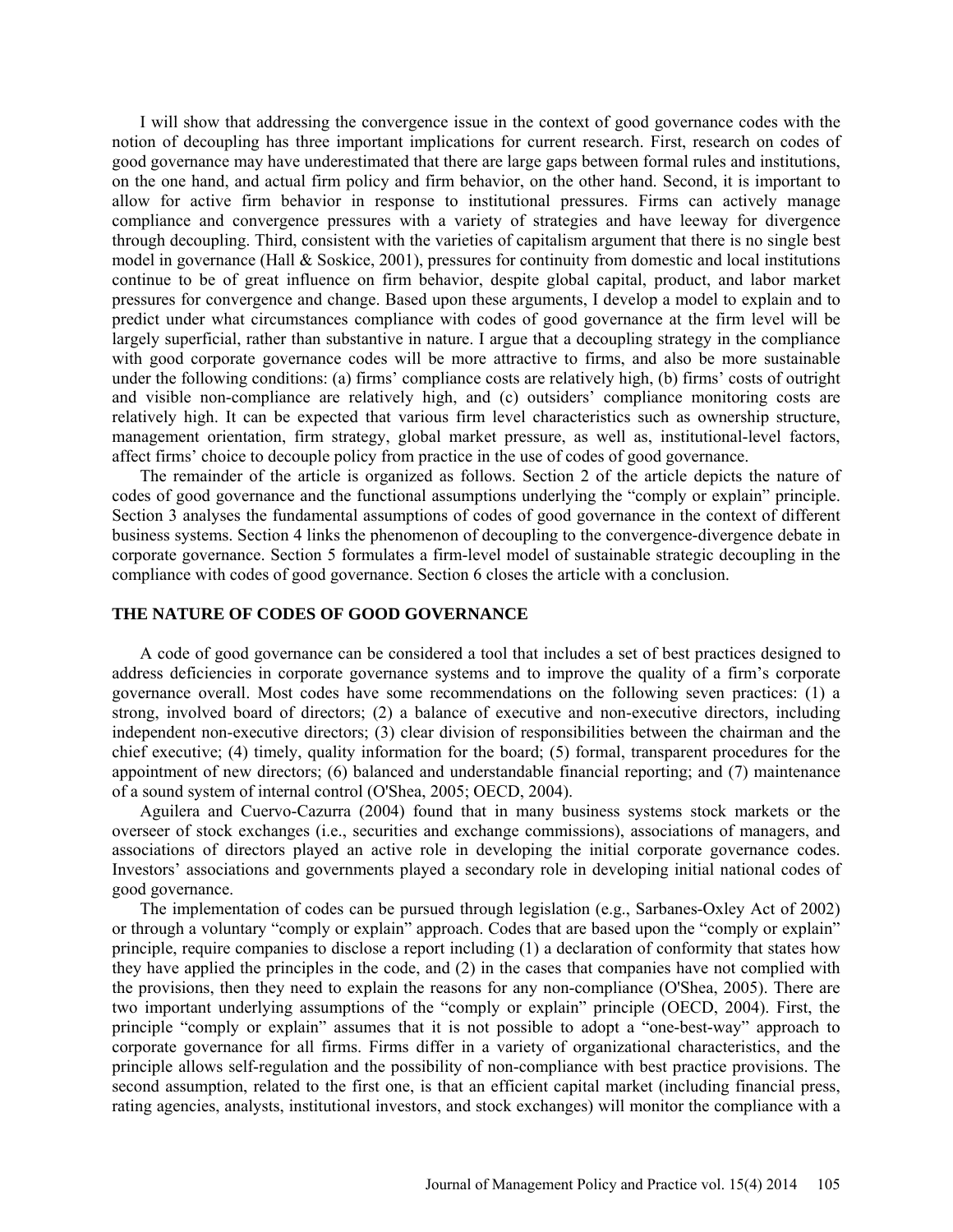code and penalize unjustified non-compliance with lowering share prices or accept justified noncompliance (Brunsson & Jacobsson, 2000; Cuervo, 2002; MacNeil & Li, 2006; Nowak et al., 2005). Besides these two assumptions, an implicit consideration that appears to underlie the focus of most codes is the concern with principal-agent issues (Fama & Jensen, 1983; Jensen & Meckling, 1976), reflected in the emphasis on board structure and composition, as well as, on improving companies' accountability to shareholders.

These are strong assumptions and the questions that arise are how these widely diffused codes fit into different business systems with diverse institutional characteristics, and what kinds of business systems would most effectively support the codes' intended functioning. The next section of the article seeks to answer this question by placing the fundamental assumptions of codes of good governance in the context of the characteristics of generic categories of business systems.

# **CODES OF GOOD GOVERNANCE AND THEIR INSTITUTIONAL ENVIRONMENTS**

In finance and economics, a distinction is generally made between two systems of corporate governance: Bank-based systems and market-based systems (Edwards & Fischer, 1994; Shleifer & Vishny, 1997), although substructures can be identified between and within these systems (Gugler, Mueller, & Yurtoglu, 2004; Levine, 2002).

In bank-based systems, only small percentages of the total stock of large firms are in free float, trading volumes are relatively low (i.e., stock markets are relatively small in relation to the national economy), and information disclosure for outsiders is weak. Ownership is concentrated. Banks, companies, and families are large shareholders and exert control over firms. Boards are controlled by internal directors or external directors linked to large shareholders. Dual-boards are common and include labor representatives. Bank-based systems are prevalent in continental Europe and Asia (Cuervo, 2002; Juergens, 2000; Shleifer & Vishny, 1997).

In market-based systems, a high proportion of a firms' stock is in free float, stringent accounting rules promote open information disclosure, financial markets are liquid (i.e., stock markets are relatively large in relation to the national economy), minority shareholders are well protected, ownership of corporations is relatively disperse, and markets for corporate control (e.g., takeovers) are active. Single board structures are most common and exist to represent the interests of shareholders and do not include labor representatives. Market-based systems predominate in Anglo-Saxon countries (Cuervo, 2002; Juergens, 2000; Shleifer & Vishny, 1997).

This distinction between market-based and bank-based system captures, of course, not all features of institutions in business systems. However, it takes into account many proximate and background social institutions related to the key institutional domains relevant for explaining the functioning of codes of good governance (Whitley, 1992).

Considering the differences along the market-based/bank-based dimension of governance systems, the "comply or explain" principle appears to function most effectively in capital market-based financial systems. While disclosure of compliance with a governance code is often a mandated legal requirement, monitoring and enforcement is expected to occur through self-regulation in conjunction with the capital market (Nowak et al., 2005). What is assumed is that a declaration of conformity with the code by a listed company would serve as a signal to national and international investors about firm-specific governance, and investors would take this information into account when they evaluate firms and make their investment decisions. It is generally assumed by code developers and issuers that cases of noncompliance will be monitored and sanctioned by an efficiently working capital market, or as the chairman of the German corporate governance code commission phrased it: "Those who dare not to comply with the code shall be punished by the capital market (FAZ, 2001, p. 13)."

Besides the assumption of efficient capital markets another unarticulated consideration in the formulation of codes of good governance is the concern with principal-agent issues (Fama & Jensen, 1983; Jensen & Meckling, 1976). Principal-agent conflicts are of concern in business systems characterized by dispersed shareholders and professional managers. Agency theory, which addresses this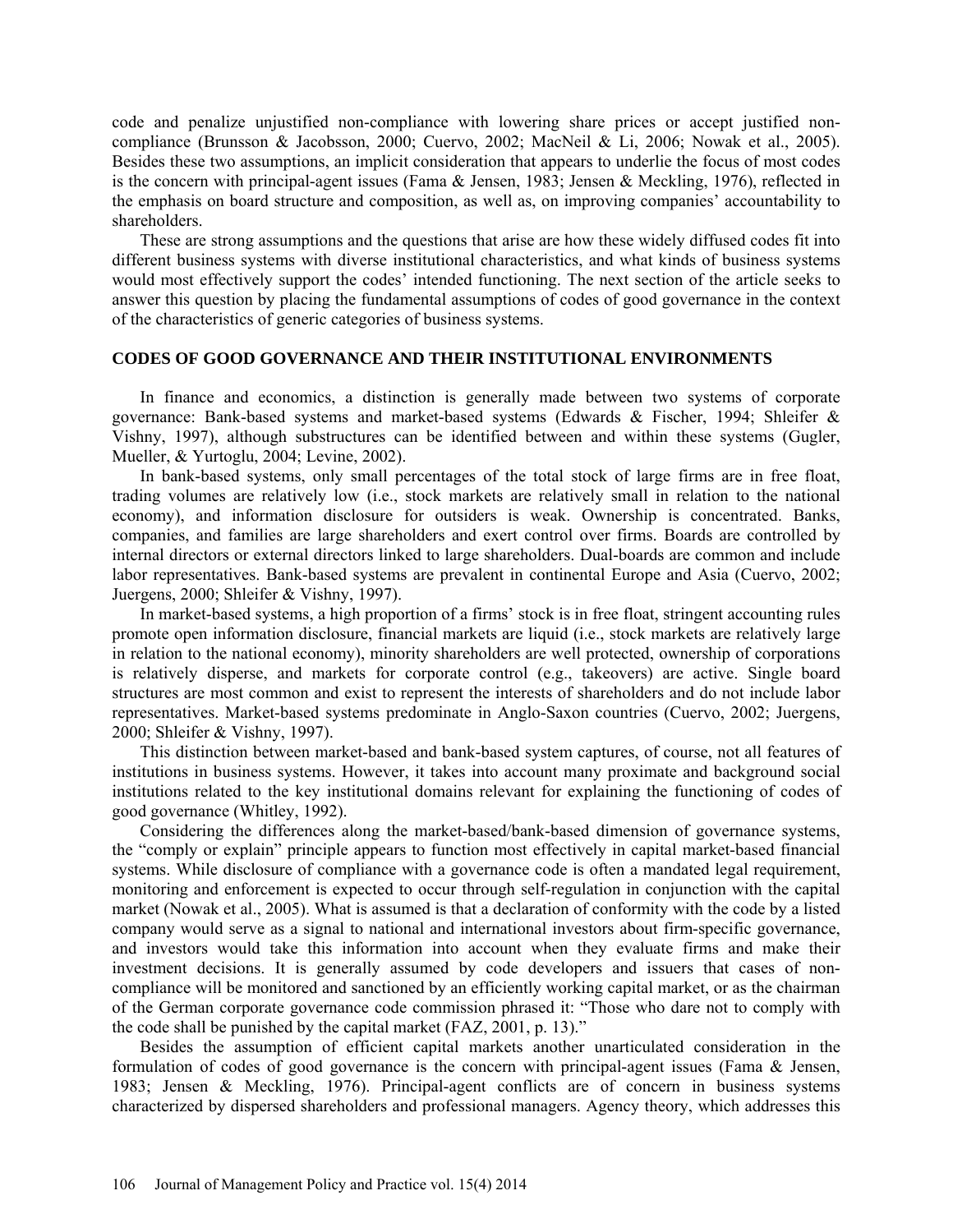conflict, is by far the dominant theory in corporate governance research and the principal-agent conflict is the primary conflict around which most of the U.S. corporate governance research has revolved (Chhaochharia & Laeven, 2008; Daily, Dalton, & Canella, 2003; Morrison, 2004). Agency theory informs most mechanisms and regulations of good corporate governance provisions in codes. For example, code recommendations regarding adoption of audit committees, age limits for members of the management board, disclosure of individualized executive compensation figures, performance oriented compensation for auditors, or director and officer liability are practices that come directly from principal-agent reasoning and are conceptualized to deter detrimental effects of self-interested top managers. However, in contrast to principal-agent conflicts, principal-principal conflicts arise between controlling shareholders and minority shareholders and result from concentrated ownership and control, family ownership, business group structures, pyramiding, and weak legal protection of minority shareholders. Principalprincipal conflicts are prevalent and the basic governance issue in many developed and developing economies around the world (Almeida & Wolfenzon, 2006; Claessens, Djankov, & Lang, 2000; Denis & McConnell, 2003; LaPorta, Lopez-de-Silanes, & Shleifer, 1999; LaPorta, Lopez-de-Silanes, Shleifer, & Vishny, 1998). Clearly, resolving principal-principal conflicts requires different solutions from those offered by the mainstream agency perspective.

Taking into consideration the key assumptions underlying the functioning of the "comply or explain" mechanism in particular, and the subject matter of codes of good governance in general, it can be argued that codes may find a supportive institutional environment primarily in business systems characterized with strong investor rights, dispersed ownership structure (i.e., mainly principal-agent conflicts), and efficient capital markets.

Interestingly, as quoted above, the Chairman of the German governance code commission assumes in his statement in the year 2001 that the institutional environment of Germany's bank-centered business system would support the functioning of the German code that strongly builds upon Anglo-American ideas of corporate governance. Very recent research, however, casts doubt on the effectiveness of the German code (Andres & Theissen, 2008; Nowak et al., 2005). Besides the concern that codes may not function as intended in bank-based systems, codes that draw heavily from the principal-agent perspective in agency theory – and de facto ignore institutional differences in business systems – may even prove counterproductive (e.g., promoting ownership concentration – a common agency theory prescription - in systems characterized by principal-principal conflicts) in many economies (Young, Peng, Ahlstrom, Bruton, & Jiang, 2008). Nevertheless, recent research shows that codes of good governance based upon the "comply or explain" principle have diffused widely around the world, and have been implemented and adopted by firms in bank-based, as well as, market-based business systems. By the end of 2005, 95 countries had issued codes of good governance, whereas only 13 countries had issued codes before 1998 (Aguilera et al., 2009; Zattoni & Cuomo, 2008).

This observation raises the question if this codification activity can be seen as evidence of a convergence trend of business systems towards the Anglo-American capital-market based model. Indeed, the chairman of the Baum commission, responsible for the development of the German code, argued that transferring typical Anglo-American corporate governance principles into the German business system would be a reasonable undertaking, because future convergence of investor protection standards in Germany and other continental European countries into the direction of Anglo-American company law can be expected (Nowak et al., 2005). However, there is a heated academic debate on the validity of this convergence hypothesis. The next section of the article will address this convergence-divergence debate and show that the observation of decoupling at the firm level can offer a way to visualize convergence processes.

# **DECOUPLING POLICY AND PRACTICE IN CORPORATE GOVERNANCE REFORM**

Proponents of the convergence hypothesis, often found in the field of financial economics, typically argue that globalization in capital, product, and labor markets, the harmonization of accounting rules,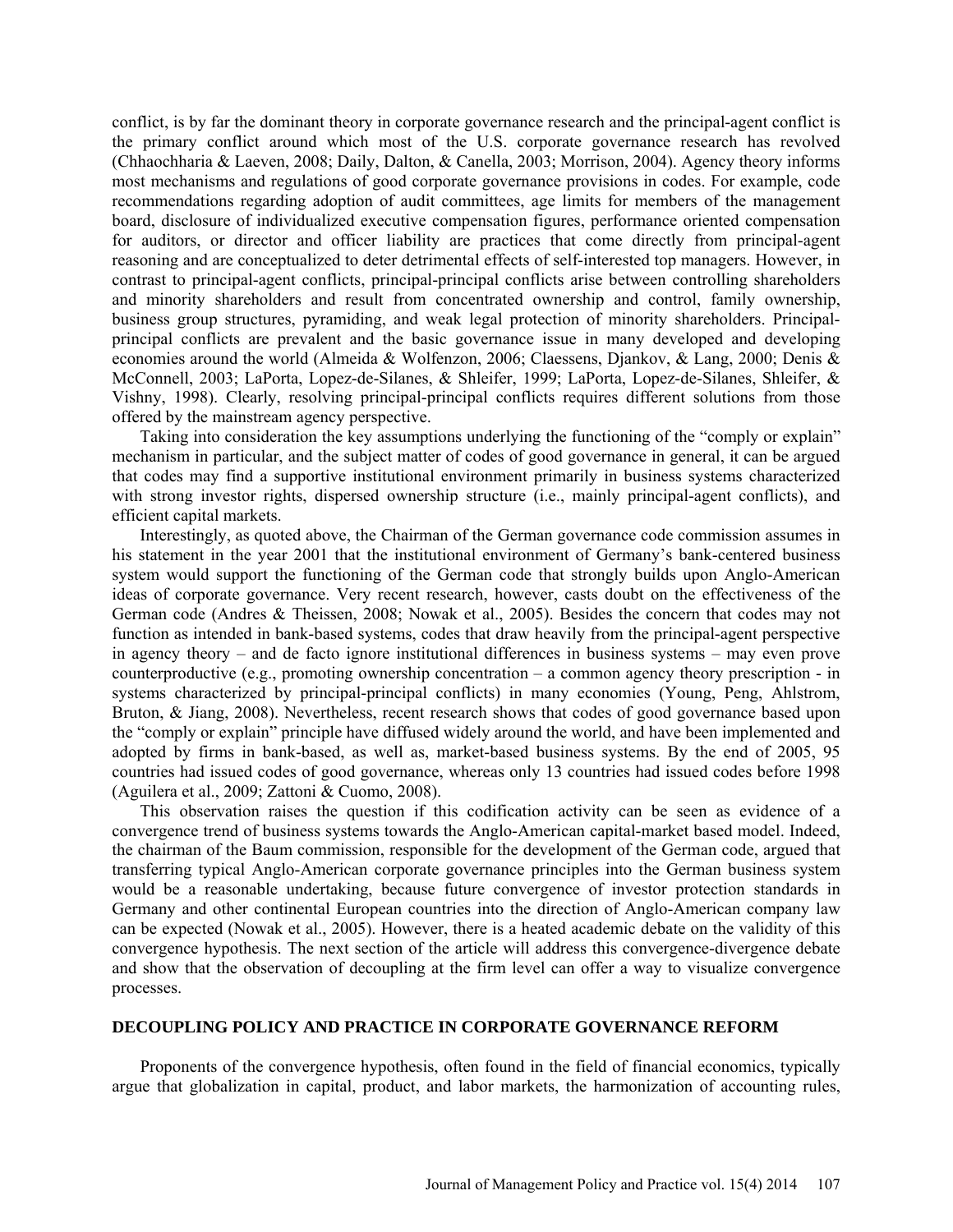crosslistings, and a growing shareholder culture and ideology will inevitably lead to convergence towards the Anglo-American model (Coffee, 1999; Hansmann & Kraakman, 2001; Khanna et al., 2004).

Opponents of the convergence hypothesis, often scholars in the fields of sociology, political science, or law, put forward path dependence arguments and that as a necessary condition for convergence to occur, the potential benefits of the shift from one regime to another have to outweigh the actual benefits of control enjoyed by controlling shareholders (Bebchuk & Roe, 1999). Also, the embededdness of corporate governance in a nation's institutional context (e.g., differences in property rights, level of economic nationalism, and differences in social norms) is argued to place strong limits on convergence (North, 1990; Whitley, 1992).

In the light of this divergence-convergence debate, Zattoni and Cuomo (2008), drawing from the law and finance literature (LaPorta et al., 1999; LaPorta, Lopez-de-Silanes, Shleifer, & Vishny, 1997; LaPorta et al., 1998), attempt to explain why codes of good governance are adopted in different business systems. The observation they make is that in contrast to countries with a common law system (i.e., proxy for strong investors' rights, dispersed ownership structure, and active capital market), civil law countries (i.e., proxy for weak investors' rights, concentrated ownership, and illiquid capital market) adopt codes later, issue a lower number of codes, and state more ambiguous and lenient recommendations. They arrive at the conclusion that the issuance of codes in civil law countries is driven more by legitimation or symbolic reasons than by efficiency reasons or intentions to substantively improve governance practices. This conclusion is supported by research on the politics of international standard setting in international relations and international political economy (Brown & Woods, 2007; Walter, 2008) that finds the adoption of corporate governance best practices issued by the OECD, the IMF, and the World Bank, organizations dominated by Anglo-American countries, to be frequently in form rather than in substance in many non Anglo-American countries. Especially after or during financial crises, the political and corporate elite in a country, national stock exchanges, and national financial authorities, concerned about the effectiveness and legitimacy of the national governance model, may import models of codes of good corporate governance from more successful business systems. However, firms within the domestic business system may either totally accept, fully reject, or as well modify these codes to fit them to their own situation in the local institutional context (Gordon & Roe, 2004; Walter, 2008). This implies that a focus on the divergence-convergence dichotomy at the country-level, and the research question of whether the phenomenon of convergence exists or not, falls short in taking into account the existing dynamics and underlying processes of simultaneous institutional pressures for change from external forces (e.g., global market integration or regulating authorities) and pressure for continuity from different corporate actors embedded in the local business systems (e.g., controlling owners, managers, influential shareholders and stakeholders). Only recently, a very limited literature has begun to address these simultaneous dynamics (Jackson & Moerke, 2005; Juergens, Naumann, & Rupp, 2000; Yeung, 2006; Yoshikawa et al., 2007). In the context of this article, it is important to recognize that the simultaneous and conflicting institutional pressures for change and continuity provide firms with some leeway in their strategic choice of compliance with codes of good governance. Supporting this argument, several firm level studies have found high levels of compliance with good corporate governance codes (Bozec, 2007; Collier & Zaman, 2005; Nowak et al., 2005; v.Werder et al., 2005), but other research also has found that firm compliance with codes may be merely in form rather than in substance (Ananchotikul et al., 2009; Buck & Shahrim, 2005; Romano, 2007; v.Werder et al., 2005). For example, Romano (2007) finds that 92 % of listed Italian companies adopt the corporate governance code of the Italian stock market and issue a declaration of conformity, in accordance with the "comply or explain" principle. However, after investigating the single provisions of the code, he finds that although firms formally follow the code by, for example, establishing audit committees, remuneration committees, and issuing a declaration to appoint independent directors, at the same time, in around 20 % of listed companies these committees did not hold any meetings and did not install independent directors. Similarly, Ananchotikul et al. (2009) characterize 12 % of listed firms on the Thailand stock exchange (SET) as "talk-only" firms regarding the compliance with codes of good governance. The authors define "talk-only" firms as firms that issue a declaration regarding their voluntary compliance with the SET code, based on the "comply or explain"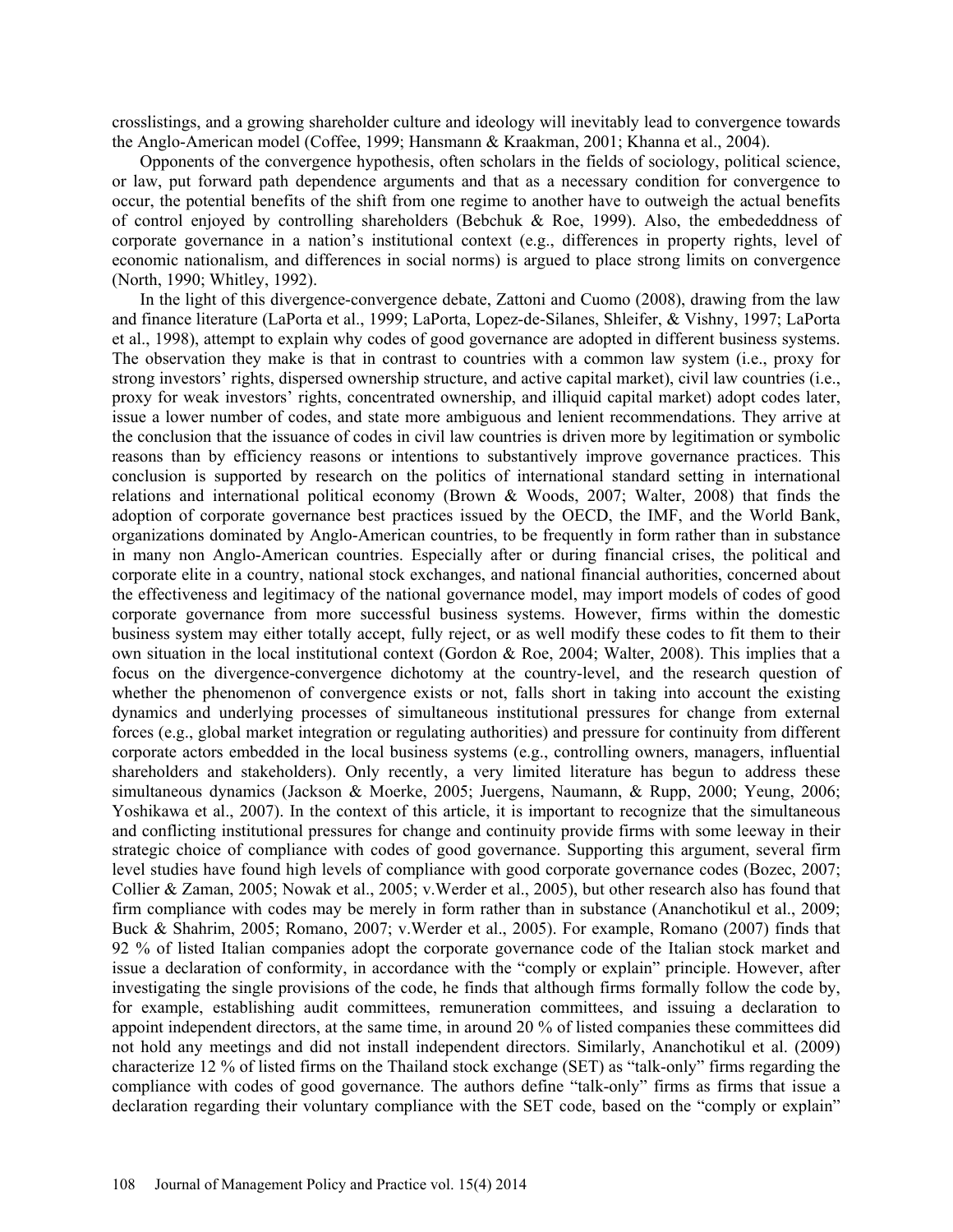principle, but do not follow through in the adoption of policies related to shareholder rights and board independence. A similar observation could potentially be made for the German code of good governance. Although the German Ministry of Justice and the chairman of the code commission see evidence for the success of the code in its very high acceptance rate (i.e., declaration of conformity issued by well over 90 % of listed firms) (Nowak et al., 2005), several researchers are more skeptical and speculate that in the German case "…it cannot be entirely excluded that companies declare to comply with a certain standard, although their practice is actual different" (v.Werder et al., 2005, p. 185).

Despite these discrepancies, there is a lack of studies that go beyond merely descriptive analyses and seek to explain why some firms that have formally adopted a code of good governance decouple this policy from actual use (v.Ees & v.Witteloostuijn, 2007). Developing a theory to address this question is very timely because it "… directs the convergence-divergence debate not only to the formal institutional arrangements, but also to firm-level governance choice and response within the formal framework" (Yoshikawa et al., 2007, p. 983). As argued above, individual firms have some discretion in making strategic choices in response to institutional pressures for change and continuity. As the descriptive research depicted above shows, in the compliance with codes of good governance, some firms pursue a strategy in which they disguise nonconformity with codes of good governance behind a façade of acquiescence (Oliver, 1991).

The role of this behavior in corporate governance has been established by recent research (Fiss  $\&$ Zajac, 2006; Fiss & Zajac, 2004; Wade, Porac, & Pollock, 1997; Westphal & Zajac, 1994, 1998, 2001; Zajac & Westphal, 1995). For example, Westphal and Zajac (1994) found that a large number of U.S. corporations adopt long-term incentive plans in CEO compensation but did not actually use them. Westphal and Zajac (2001) showed that in the U.S. decoupling is a common and a predictable occurrence in the domain of stock buyback programs. Fiss and Zajac (2004) found that firms in Germany proclaimed to support a shareholder value orientation but did not in fact do so. In this literature, decoupling is explained as an outcome of conflicting micro-political and macro-institutional processes.

This literature on decoupling provides an interesting perspective for the convergence-divergence debate and for the adoption behavior of codes of good governance on the firm level of analysis. Studying decoupling behavior on the firm level would also move the research focus from the binary convergencedivergence dichotomy at the country level to intracountry variation regarding substantial versus superficial convergence. The following section of the article will seek to identify and explain the antecedents of decoupling in the use of codes of good governance and to develop a model to predict under what circumstances firms are likely to pursue this strategy.

## **STRATEGIC DECOUPLING AS A RESPONSE TO CODES OF GOOD GOVERN NANCE**

A firm's adoption and implementation of a code of good governance can be explained by two main approaches: rationalist or efficiency and constructivist or legitimacy. Reasons of efficiency and legitimacy both compete with and also complement each other (Scott, 2001). Efficiency explanations of compliance with codes of good governance point to cost/benefit calculations by corporate actors. Legitimacy explanations suggest that codes of good governance are adopted because of their taken-forgrantedness, which makes adoption socially expected. These two explanations are not necessarily incompatible with each other because firms adopt practices for different reasons. There is evidence suggesting that both rationalist and constructivist reasons explain the adoption of organizational practices in corporate governance (Tolbert & Zucker, 1983; Westphal & Zajac, 1994). Tolbert and Zucker (1983), for example, note that efficiency appears to dominate the early adoption of practices, and legitimation, the late adoption. In the short to medium term it can be expected that cost/benefit calculations by corporate actors will drive the compliance behavior with codes of good governance. In the long term, it can be expected that shared norms among corporate actors and legitimacy reasons are the primary drivers of compliance with codes of good governance. This dichotomy between the efficiency rationale and the institutional rationale does, however, not mean that firms have no choice but to choose one or the other alternative. The notion of sustainable strategic decoupling introduces the potential for active firm agency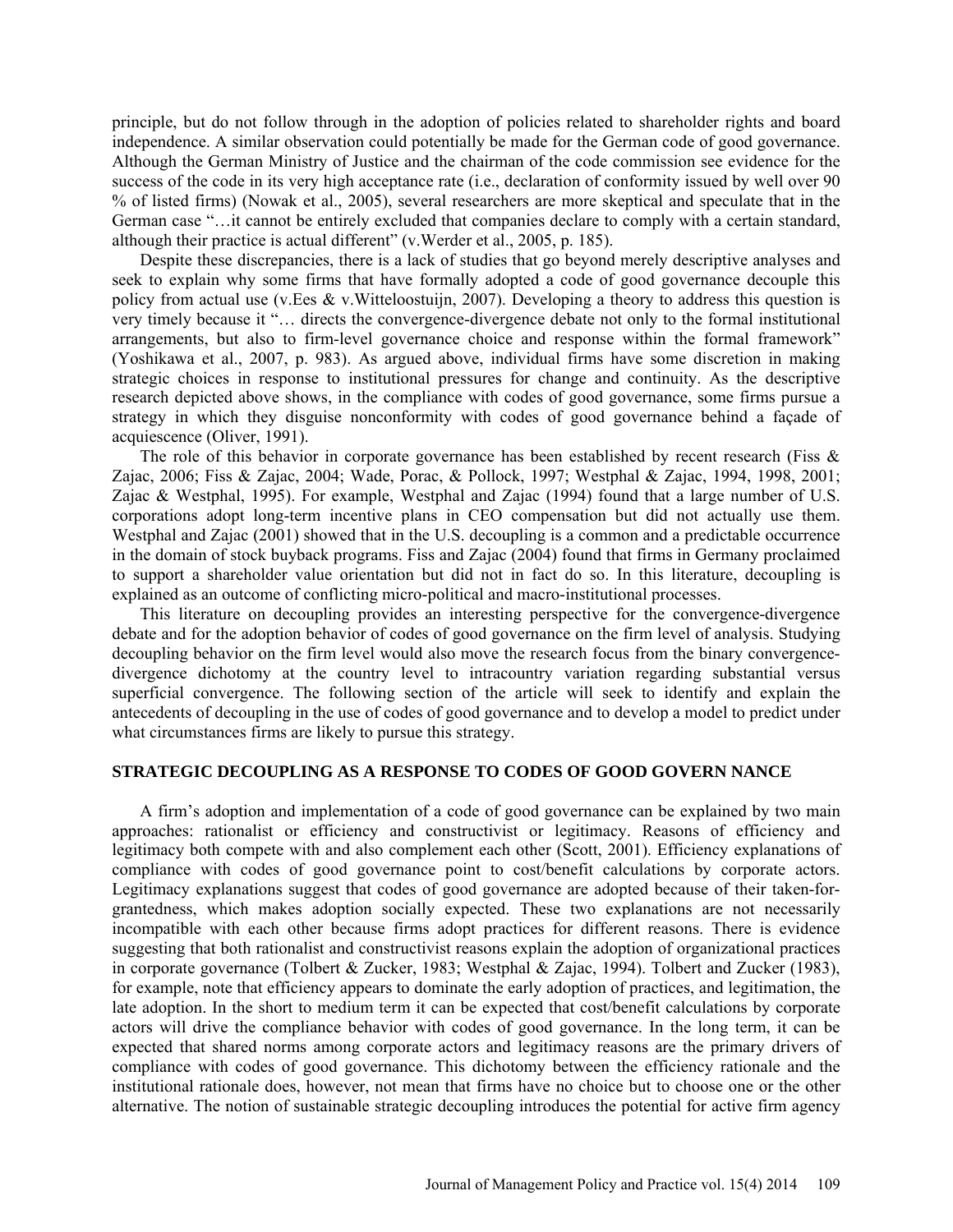and recognizes that firms have discretion in making strategic choices in the compliance with codes. In taking into consideration the previously outlined functional assumptions and the subject matter of codes, the model presented below depicts under what circumstances firms may pursue a sustainable decoupling strategy in response to conflicting pressures in their institutional environment. I argue that firms formally adopt a code of good governance but decouple it from actual use when:

(a) firms' compliance costs are relatively high,

(b) firms' costs of outright and visible non-compliance are relatively high, and

(c) outsiders' compliance monitoring costs are relatively high.





The following paragraphs will describe and explain the elements of the proposed model.

#### **Sustainable Strategic Decoupling**

Strategic decoupling is defined here, following Meyer and Rowan (1977), Oliver (1991), and Westphal and Zajac (1994) as the combination of outward appearance of compliance with codes of good governance (i.e., issuing of a declaration of conformity) together with hidden behavioral divergence (i.e., not following through with recommendations). This strategy may be pursued by firms who seek to concurrently avoid the costs associated with outright and visible non-compliance with codes and the costs of substantive compliance with codes. External sources of pressure to adopt codes (e.g., global market pressure, official pressure, normative pressures) can make it very costly for firms and corporate actors to openly oppose compliance. At the same time compliance with codes can be very costly for firms and corporate actors (e.g., recommendations may restrict owners' control rights or influence managers' discretion or private gains). Firms caught between these contradictory pressures are likely to pursue a decoupling strategy. Strategic decoupling that is *sustainable* and viable over long periods of time places the strongest obstacles to deep and substantive convergence. Decoupling strategies are more sustainable when it is very costly for outsiders and market actors to monitor the quality of compliance and to use this information to discipline firms to follow through with the codes' recommendations. This argument stresses that convergence in corporate governance codes may be far from a straightforward linear process and that the resilience of different varieties of capitalism may be significant. The following paragraphs will focus the antecedents of sustainable strategic decoupling.

#### **Firms' Compliance Costs**

The substantive compliance with codes can entail significant costs for firms (Aguilera, Filatotchev, Gospel, & Jackson, 2008). Code compliance, however, is a multidimensional concept as codes contain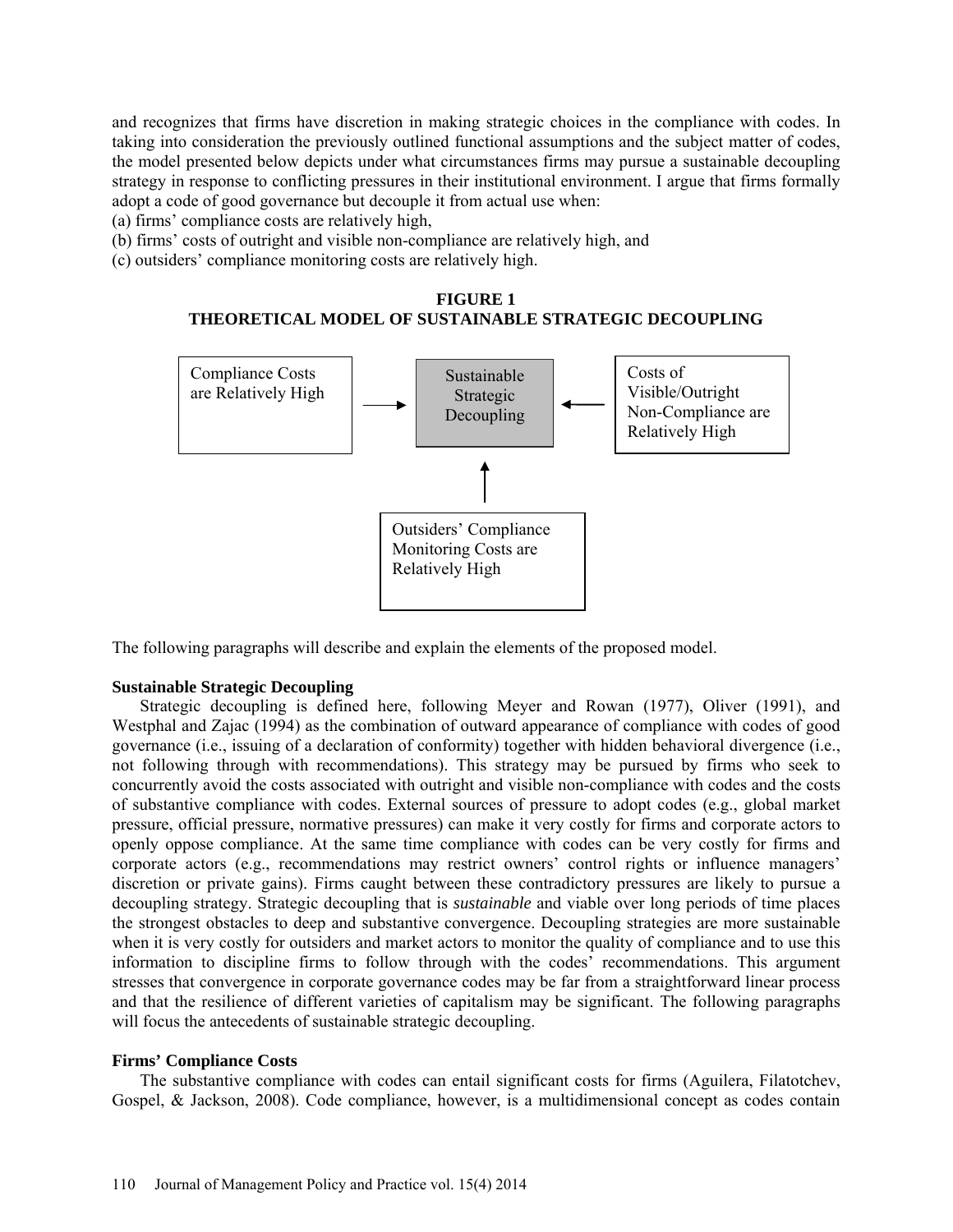many different best practice provisions. Therefore, studying compliance costs at the aggregate level of the code would lead to mixed results. Instead, a more informative approach would be to separate costly and non-costly code provisions for firms. The costs of code provisions for firms can be examined regarding two characteristics: (a) direct systemic costs (i.e., out-of-pocket expenses associated with routine compliance with codes that demand human, physical, and financial resources including, for example, publication and dissemination of a declaration of conformity, webcasting meetings, hiring internal auditors) and (b) indirect opportunity costs that impact the strategic priorities, political influence, and discretionary decision making power of corporate actors (i.e., managers, directors, and controlling owners/shareholders).

Direct systemic costs may be relatively higher and more difficult to absorb for small firms with a small resource base and firms that face pressure to reduce operating costs compared to large firms and firms that perform well. However, for other provisions, costs may largely be dependent on the extent to which the provisions affect the controlling shareholders', managers' and directors' political and discretionary decision making powers and mental models.

Substantive compliance with codes may be highly costly for those owners whose control over cashflow rights exceeds their control over share ownership. The dominant form of corporate ownership outside the U.S. and the U.K. is family-controlled firms (Morck, Wolfenzon, & Yeung, 2005). Related to this, the literature on corporate finance shows that, non-financial firms and banks often are part of the same larger family-controlled groups (LaPorta et al., 1999). High ownership concentration may provide the controlling owner with the incentives and means to entrench himself and/or to exploit minority shareholders by diverting assets and profits (i.e., the principal-principal conflict). Insiders may find it very costly to substantively adopt code provisions that demand transparency and expose such exploitation. However, corporate law can promote the continuance of a business system's corporate ownership pattern and codes may stand in open contradiction to hard law (Bebchuk & Roe, 1999). For example, the Austrian Code of corporate governance includes and restates the country's "Squeeze-out of Shareholders Act" that, as research has demonstrated, clearly puts minority shareholders at a disadvantage ("Austrian Code of Corporate Governance," 2007; Gugler, 2001).

In examining ownership patterns it is important to take into account the identity of the owners (e.g., institutional investors, banks, families, other (non)financial companies, governments, foreign investors) as this can have implications for their assessment of costs regarding substantive code compliance (Thomsen & Pedersen, 2000; Wahl, 2006). For example, while perhaps the most important economic benefit of complying with codes of good governance is access to capital markets on better conditions, bank-owned firms have (at least partly) internalized their banking relationships and have privileged access to capital. These firms may perceive compliance as relatively costly if it does not significantly reduce the firm's cost of funds.

Substantive compliance may also be highly costly to powerful executives (i.e., managers and directors) when provisions affect their political or discretionary decision making power. Van Ees and Van Witteloostuijn (2007) differentiate between managerially accepted provisions (e.g., supervisory board self-evaluation), managerially debated provisions (e.g., director independence), and managerially contested provisions (e.g., disclosure of individual executive remuneration or regulation of the length of top management team (TMT) contracts). Each category of provisions can be conceptualized in terms of costs that executives would perceive to incur when following them. Managerially contested provisions directly and negatively affect the executive and would be perceived as being costly.

However, it is important to recognize that the assessment of compliance costs has a subjective and cognitive underpinning (Fiss & Zajac, 2004; MacNeil & Li, 2006). The cognitive aspect of the assessment of costs related to the adoption of codes and the move towards shareholder value orientation may be reflected in corporate actors' mental models of the corporation. The literature offers support for the importance and the persistency of mental models in influencing an actor's assessment of novel governance models (Daft & Weick, 1984; Fiss & Zajac, 2004; Sanders & Tuschke, 2007). For example, top managers in Germany, Korea, Japan, or Taiwan who are socialized into firms through a highly developed system of vocational education and training may have formed a productionist, company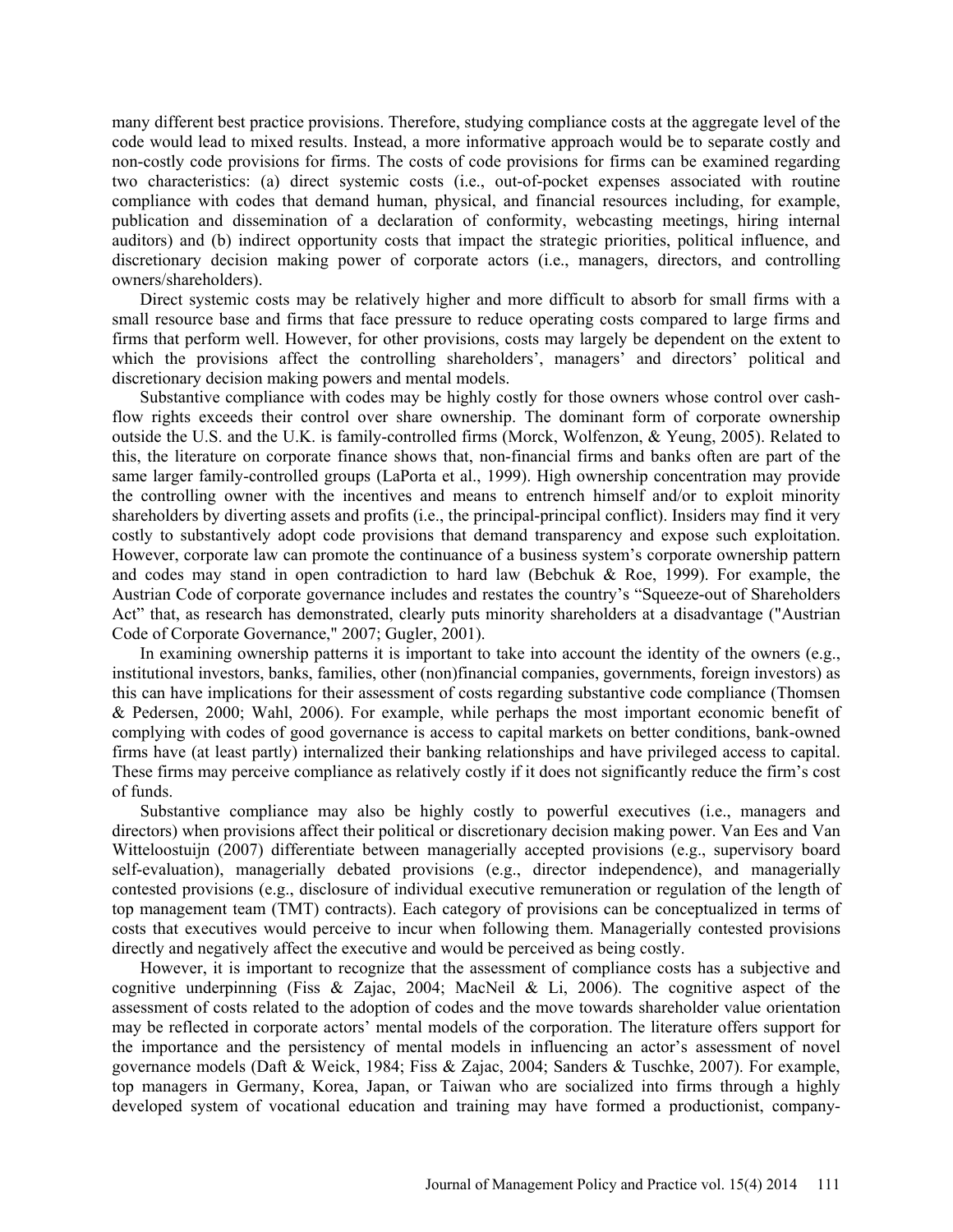centered management identity and value orientation. Those actors are likely to perceive code provisions that, for example, aim at increasing outsiders on boards as very costly and inefficient. Their mental models may favor reliance and trust in insiders with experience and information about the firm.

In sum, code provisions do not only represent direct systemic costs related to the amount of resources firms have to spend to comply with a code. Code provisions also represent costs related to the discretional decision making power and political influence and to the mental models of powerful corporate actors. Clearly, path dependencies and forces of institutional continuity influence the perceived and the real costs of compliance with codes of good governance for firms and corporate actors.

The question that arises here is that when compliance with codes can be costly for corporate actors, why and under what circumstances could high compliance rates with codes nonetheless be observed? An answer to that could be that firms adopt codes in form rather than in substance, if the perceived or the real costs of visible and outright non-compliance are relatively high.

#### **The Costs of Visible and Outright Non-Compliance**

Several studies have reported high levels of code compliance (i.e., dissemination of a declaration of conformity) by firms within different stock indices across a variety of business systems and have rarely presented examples of firms that adopt explicit strategies of non-compliance with codes (Bozec, 2007; Collier & Zaman, 2005; Nowak et al., 2005; v.Werder et al., 2005). Although it may be difficult to exactly quantify the costs of outright and visible non-compliance, it appears that firms generally perceive these costs to be high. Two of these cost sources that stem from pressures for compliance with codes are highlighted in this section of the article: (a) costs that stem from international market pressures for compliance and (b) costs related to domestic normative pressures for compliance.

Various researchers have argued that international market pressures push firms towards compliance with established Anglo-American international corporate governance practices (Coffee, 1999; Hansmann & Kraakman, 2001; Khanna et al., 2004). Compliance pressures can work through different mechanisms related to capital, product, and labor markets.

The roles of the U.S. and U.K. capital markets are often emphasized. Firms can raise capital in these highly liquid markets by directly issuing equity or by cross-listing their shares via different types of American Depositary Receipts (ADRs) and Global Depositary Receipts (GDRs). By listing in any of these countries' stock markets, firms come under pressure to follow the markets' SEC requirements and to comply with internationally recognized corporate governance codes to signal investors their creditworthiness and their intentions to pursue good corporate governance practices. Outright and visible non-compliance with codes would signal the exact opposite and would be costly in terms of failing to invoke investor confidence and to raise capital. Capital market pressures for compliance also arise when financial institutional investors from these markets are directly investing in foreign. These investors may pressure firms to comply with codes with which they are familiar. Outright and visible non-compliance with codes can also in this case be highly costly for firms if it deters investors to provide capital.

The roles of international product and labor markets as sources of pressure towards convergence are less emphasized (Khanna et al., 2004). If firms attempt to integrate themselves into a marketplace in which Anglo-American governance practices prevail, the cost of doing business would be greater if firms do not conform to these governance practices. Customers and suppliers may positively assess the creditworthiness of a firm if it declares compliance with a code of good governance that reflects domestic governance practices. Similarly, firms that seek to attract workers from business systems like the U.S. or the U.K. may provide code compliance declarations as a signal to prospective employees that the firm is governed in a manner with which they are familiar. Outright and visible non-compliance with codes may be very costly for firms that are engaged in cross-border product or labor market interaction with business systems close to the Anglo-American style.

Besides international market pressures, firms also can face and incur costs related to domestic normative pressures for compliance with codes. Once a code is issued it becomes a source of normative pressure in a business system and firms and corporate actors may incur costs by outright and visible deviation from the norm. Managers are inclined to comply with codes because they want their firm to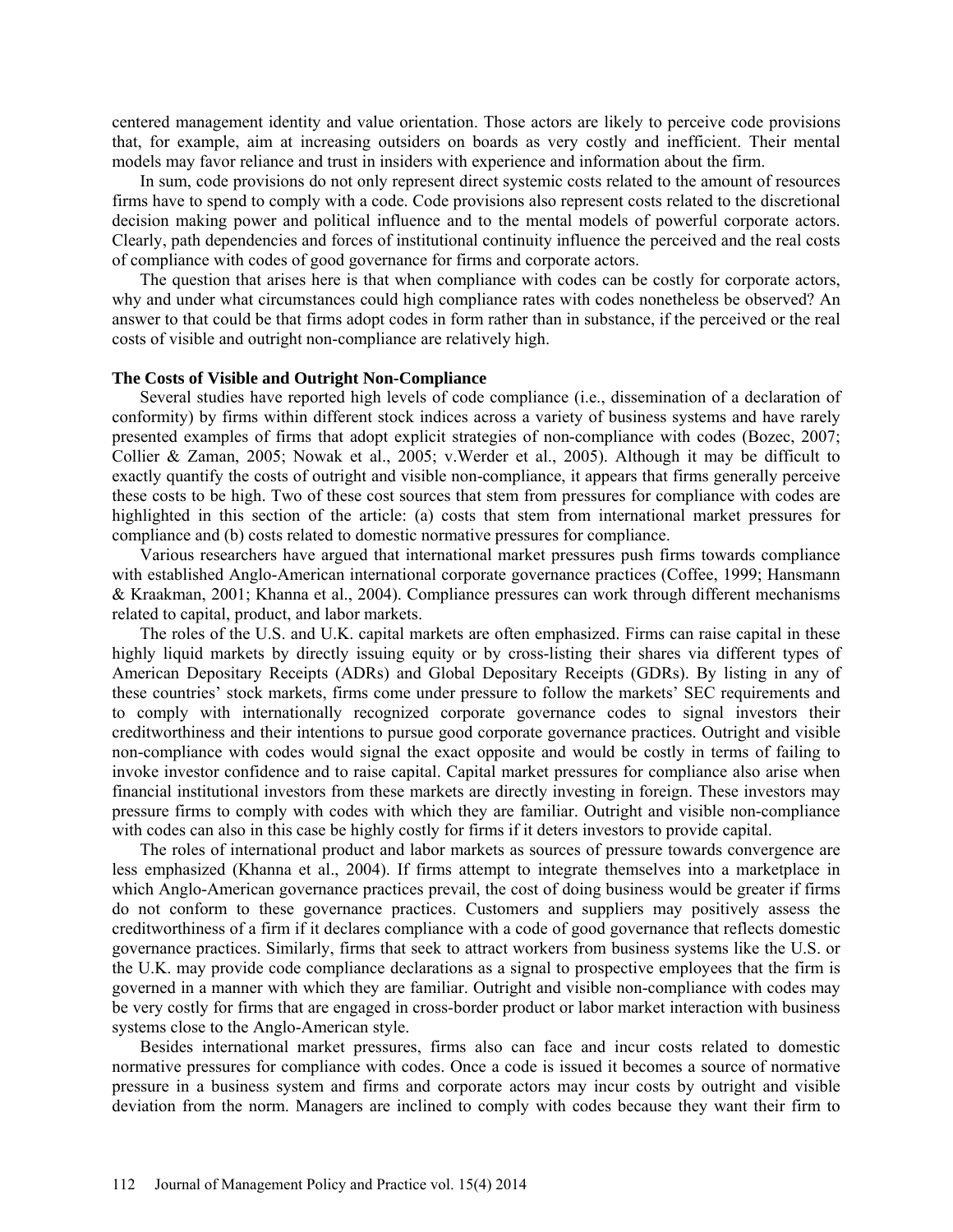have a positive reputation and adhere to institutionalized organizational practices to maintain support from the environment (Meyer & Rowan, 1977; Pfeffer & Salancik, 1978). The declaration of conformity with a code is usually published in a firm's annual report, which is a highly visible document. Stakeholders' perception of a firm's reputation is strongly influenced by this presentation (Laan, 2009) and creditors, shareholders, customers, employees, governments and others may support or not support the organization upon their perceptions. Outward and visible non-compliance with a code may lead a firm to a reputation of being not well-governed and consequently to lose stakeholder support that can negatively materialize. Also, if non-compliance with codes causes a conflict with a powerful stakeholder, this stakeholder can be expected to call for more hard law and costly and potentially intrusive mandatory legislation on the issue.

In sum, firms that explicitly resist compliance pressures for code adoption can incur substantial costs of non-compliance in a variety of ways. Clearly, forces of institutional convergence influence the costs of non-compliance with codes of good governance for firms and corporate actors. Although these compliance pressures might push firms to formally comply with codes, at the same time, compliance with codes can be very costly. Firms and corporate actors that are caught between these pressures may judge that they can avoid both the costs of substantive compliance and of outright and visible non-compliance by adopting a decoupling strategy. If, under such circumstances decoupling strategies are attractive, the question becomes: When will decoupling strategies be sustainable? This is a central question to be addressed in the convergence-divergence debate as it relates to the path and form of the convergence process and to the question of whether deep convergence is only a matter of time.

#### **Asymmetries in Compliance Monitoring and Difficulties in Enforcement**

Decoupling strategies will be more attractive and more sustainable when outsiders and market actors find it very difficult or costly (a) to monitor and observe the true quality of compliance and (b) to use this information to punish non-compliance behavior. While the disclosure of compliance is often a legal requirement, a fundamental functional assumption of codes is that monitoring and enforcement will occur through an efficient capital market (Nowak et al., 2005). As argued above, code acceptance may not necessarily be a proxy for actual compliance with provisions. It may merely be a costless box-checking exercise for firms if market actors find it difficult or incur high costs in monitoring actual compliance behavior (e.g., appointing independent auditors and convincing firms to let them do the audit). Given that firms may have strong incentives to conceal the real quality of compliance and to minimize both internal, as well as, external inspection and evaluation, observing actual compliance, is far from easy, even for relatively sophisticated market players (Walter, 2008).

As codes of good governance become instilled with value (i.e., why would codes of *good* governance be bad) and become taken-for-granted by the firms' stakeholders (incl. capital market actors) in the institutional environment, their collective action will be governed by a "logic of confidence and good faith," (Meyer & Rowan, 1977, p. 357) whereby they accept on faith that firms are behaving in accordance with the legitimate goals of the code. In such an environment, firms tend to avoid inspection and evaluation of code compliance because it could uncover deviations that undermine legitimacy. But also stakeholders who may themselves be actors in the same institutional environment avoid inspection and evaluation of code compliance because it would violate the assumption of the "logic of confidence and good faith"(Meyer & Rowan, 1977). There is evidence that investors "overlook" to evaluate the true quality of code compliance, if breaking with the prevailing institutional logic makes this attempt difficult and costly to pursue (Walter, 2008).

Even if non-compliance is observed by outsiders or market participants there are several factors that can impede the enforcement of the codes: For example, the type of jurisdiction within in a business system can limit the efficiency in the application of codes of good governance (LaPorta et al., 1998). In civil law countries, as opposed to common law countries, judges cannot enforce the application of the codes with the force of regulation. In civil law systems laws and practices can only be developed and codified in parliaments (Cuervo, 2002). Related to that, recent research shows that the U.S. SEC has rarely been able and willing to enforce U.S. securities laws against any U.S. cross-listed foreign firm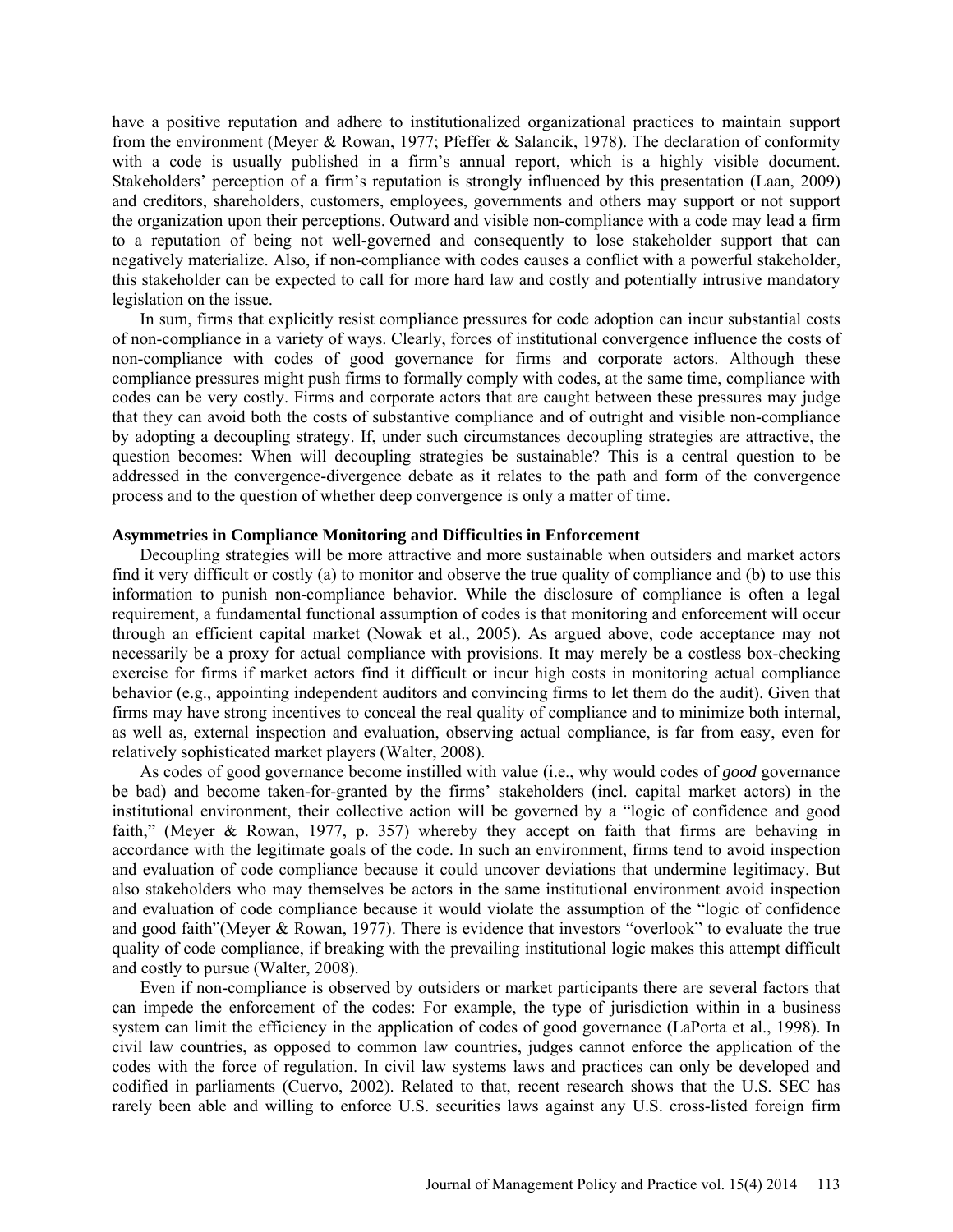because of numerous legal and institutional obstacles (Siegel, 2005). This finding weakens the predictive strength of the functional convergence hypothesis (Coffee, 1999) and shows that firms have potential leeway for strategic and sustainable decoupling.

The implications of the arguments in this section are clear. When outsiders' monitoring costs are high and code compliance cannot be enforced, decoupling in the compliance with codes of good governance can be a sustainable and viable strategy over time. This also implies that convergence in corporate governance codes is far from a straightforward linear process, and deep convergence may be not only a matter of time.

# **CONCLUSION**

The question of convergence of corporate governance systems, policies, and practices has attracted much research attention and caused heated academic debates. This article suggests that an instructive approach to address this question, and to move the debate forward, would be to simultaneously consider the drivers of convergence and the impediments to convergence in theoretical models. In doing so, research will be moved away from an overly simple "either or" debate (Bebchuk & Roe, 1999; Coffee, 1999), to the more challenging question as to how to interpret firms' balancing acts of continuity and change. Ultimately, to fully understand convergence processes in corporate governance it is important to address this issue at the firm level of analysis. The rapid diffusion of codes of good corporate governance offers researchers an opportunity to study convergence processes at the firm level. The notion of sustainable strategic decoupling - as a viable firm strategy in managing simultaneous pressures for continuity and change - suggests that convergence in regard to codes of good governance may in many instances merely be in form rather than in substance. The presented model seeks to explain this strategic choice in the compliance with codes and shows that compliance is not just an economic issue or an issue that is largely driven by macro-level (institutional) factors, but also shows that the issue touches on internal organizational dynamics. Further research building upon this framework will lead to a more differentiated and more skeptical view on convergence processes and will aid in preventing to mistake formal actions with substantive and deep changes in corporate governance.

## **REFERENCES**

- Aguilera, R., & Cuervo-Cazurra, A. (2004). Codes of Good Governance Worldwide: What is the Trigger? *Organization Studies, 25*(3), 415-443.
- Aguilera, R., & Cuervo-Cazurra, A. (2009). Codes of Good Governance. *Corporate Governance: An International Review, 17*(3), 376-387.
- Aguilera, R., Cuervo-Cazurra, A., & Kim, S. (2009). Taking Stock of Research on Codes of Good Governance. In F. J. Iturriaga (Ed.), *Codes of Good Governance Worldwide*: Edward Elgar.
- Aguilera, R., Filatotchev, I., Gospel, H., & Jackson, G. (2008). An Organizational Approach to Comparative Corporate Governance: Cost, Contingencies, and Complementaries. *Organization Science, 19*(3), 475-492.
- Almeida, H. V., & Wolfenzon, D. (2006). A Theory of Pyramidal Ownership and Family Business Groups. *The Journal of Finance, 61*(6), 2637-2680.
- Ananchotikul, N., Kouwenberg, R., & Phunnarungsi, V. (2009). Do Firms Decouple Corporate Governance Policy and Practice? *Working Paper: Mahidol University.*
- Andres, C., & Theissen, E. (2008). Setting a Fox to Keep the Geese. Does the Comply-or-Explain Principle Work? *Journal of Corporate Finance, 14*, 289-301.
- Austrian Code of Corporate Governance. ( 2007). Vienna, Austria: Austrian Working Group for Corporate Governance.
- Bebchuk, L. A., & Roe, M. J. (1999). A Theory of Path Dependence in Corporate Governance and Ownership. *Columbia Law Review, 52*(127-170).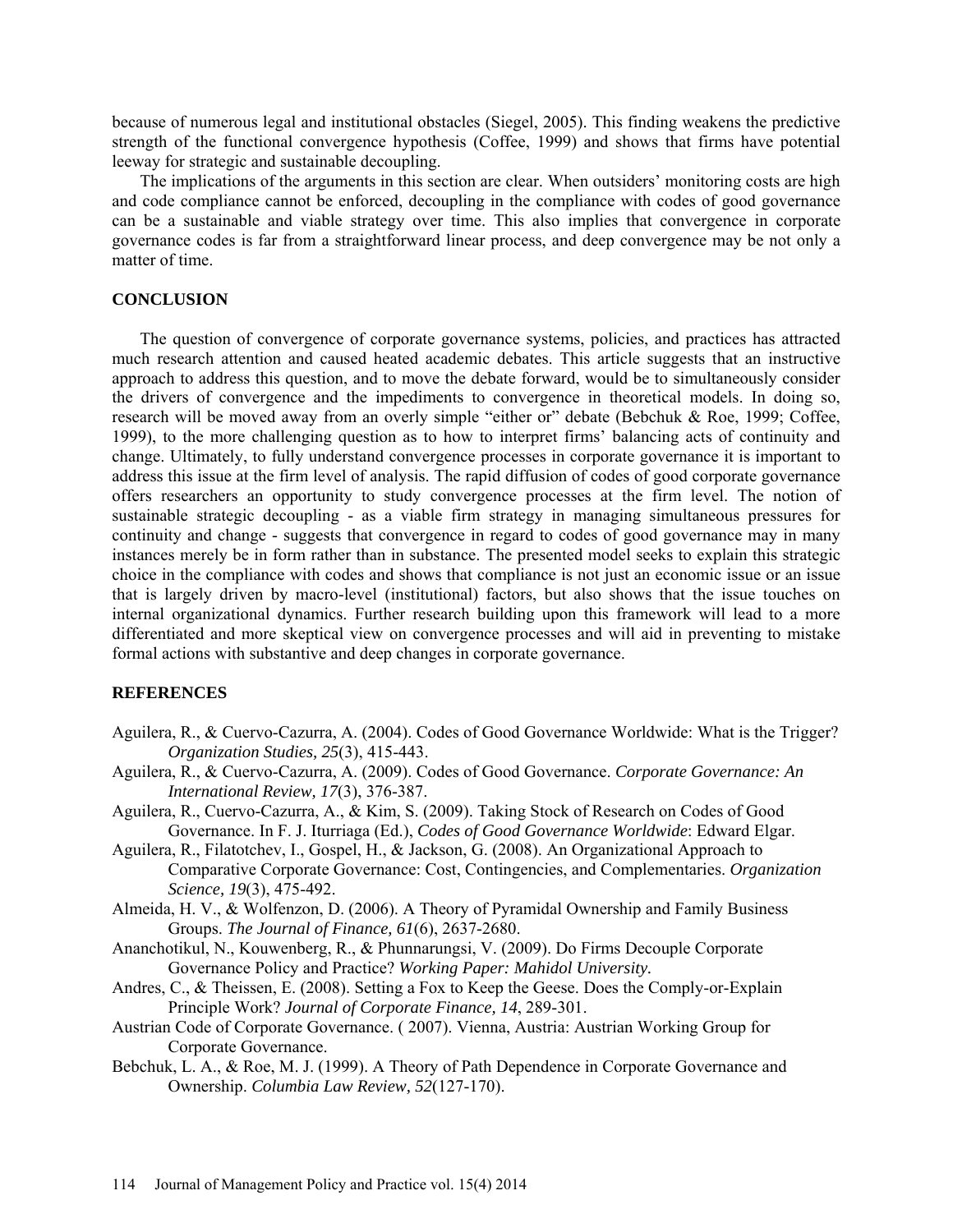- Bozec, R. (2007). US Market Integration and Corporate Governance Practices: Evidence from Canadian Companies. *Corporate Governance: An International Review, 15*(4), 535-545.
- Brown, D. L., & Woods, N. (2007). *Making Global Self-Regulation Effective in Developing Countries*. Oxford, UK: Oxford University Press.
- Brunsson, N., & Jacobsson, B. (2000). *A World of Standards*. Oxford: Oxford University Press.
- Buck, T., & Shahrim, A. (2005). The Translation of Corporate Governance Changes Across National Cultures: The Case of Germany. *Journal of International Business Studies, 36*(1), 42-61.
- Chhaochharia, V., & Laeven, L. (2008). Corporate Governance Norms and Practices. European Corporate Governance Institute.
- Claessens, S., Djankov, S., & Lang, H. P. (2000). The Separation of Ownership and Control in East Asian Corporations. *Journal of Financial Economics, 58*(1/2), 81-112.
- Coffee, J. C. (1999). The Future as History: The Prospects for Global Convergence in Corporate Governance and its Implications. *Northwestern University Law Review, 93*, 641-707.
- Collier, P., & Zaman, M. (2005). Convergence in European Corporate Governance: The Audit Committee Concept. *Corporate Governance: An International Review, 13*(6), 753-768.
- Cuervo, A. (2002). Corporate Governance Mechanisms: A Plea for Less Code of Good Governance and More Market Control. *Corporate Governance: An International Review, 10*(2), 84-93.
- Daft, R., & Weick, K. E. (1984). Toward a Model of Organizations as Interpretation Systems. *Academy of Management Review, 9*, 284-296.
- Daily, C. M., Dalton, D., & Canella, A. A. (2003). Introduction to the Special Topic Forum. Corporate Governance: Decades of Dialogue and Data. *Academy of Management Review, 28*(3), 371-382.
- Denis, D. K., & McConnell, J. J. (2003). International Corporate Governance. *Journal of Financial and Quantitative Analysis, 38*(1), 1-36.
- Edwards, J., & Fischer, K. (1994). *Banks, Finance, and Investment in Germany.* Cambridge: Cambridge University Press.
- Fama, E., & Jensen, M. C. (1983). Separation of Ownership and Control. *Journal of Law and Economics, 26*, 301-325.
- FAZ. (2001). Wer den Kodex nicht haelt, den straft der Kapitalmarkt. *Frankfurter Allgemeine Zeitung (FAZ), 295*, 13.
- Fiss, P. C., & Zajac, E. J. (2006). The Symbolic Management of Strategic Change: Sensegiving via Framing and Decoupling. *Academy of Management Journal, 49*(6), 1173-1193.
- Fiss, P. C., & Zajac, J. (2004). The Diffusion of Ideas over Contested Terrain: The (Non)adoption of a Shareholder Value Orientation among German Firms. *Administrative Science Quarterly, 49*(4), 501-534.
- Gordon, J. N., & Roe, M. J. (2004). Introduction. In J. N. Gordon & M. J. Roe (Eds.), *Convergence and Persistence in Corporate Governance* (pp. 1-30). Cambridge: Cambridge University Press.
- Gugler, K. (2001). *Corporate Governance and Economic Performance*. Oxford: Oxford University Press.
- Gugler, K., Mueller, D. C., & Yurtoglu, B. B. (2004). Corporate Governance and Globalization. *Oxford Review of Economic Policy, 20*(1), 129-156.
- Guillen, M. F. (2000). Corporate Governance and Globalization: Is there Convergence across Countries? *Advances in International Comparative Management, 13*, 175-204.
- Hall, P. A., & Soskice, D. (2001). *Varieties of Capitalism. The Institutional Foundations of Comparative Advantage.* Oxford: Oxford University Press.
- Hansmann, H., & Kraakman, R. (2001). The End of History for Corporate Law. *Georgetown Law Journal, 89*, 439-468.
- Jackson, G., & Moerke, A. (2005). Continuity and Change in Corporate Governance: Comparing Germany and Japan. *Corporate Governance: An International Review, 13*(3), 351-361.
- Jensen, M. C., & Meckling, W. H. (1976). Theory of the Firm: Managerial Behavior, Agency Costs, and Ownership Structure. *Journal of Financial Economics, 3*, 305-350.
- Juergens, U., Naumann, K., & Rupp, J. (2000). Shareholder Value in an Adverse Environment: The German Case. *Economy and Society, 29*(1), 54-79.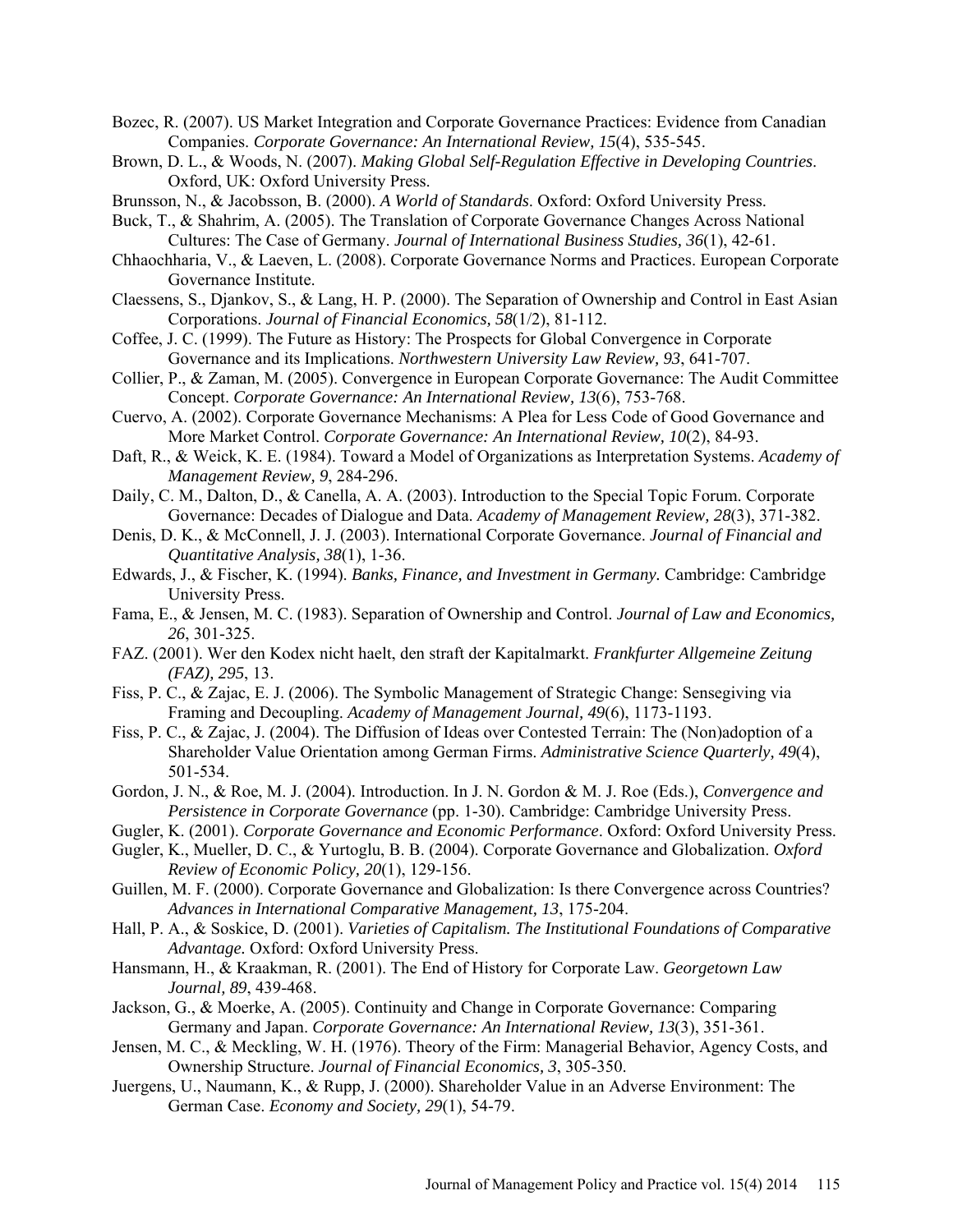- Khanna, T., Palepu, K. G., & Srinivasan, S. (2004). Disclosure Practices of Foreign Companies Interacting with U.S. Markets. *Journal of Accounting Research, 42*(2), 475-508.
- Laan, G. (2009). *Behavioral Corporate Governance: Four Empirical Studies.* Rijksuniversiteit Groeningen, Groningen.
- LaPorta, R., Lopez-de-Silanes, F., & Shleifer, A. (1999). Corporate Ownership Around the World. *The Journal of Finance, 54*(2), 471-517.
- LaPorta, R., Lopez-de-Silanes, F., Shleifer, A., & Vishny, R. W. (1997). Legal Determinants of External Finance. *Journal of Finance, 52*, 1131-1150.
- LaPorta, R., Lopez-de-Silanes, F., Shleifer, A., & Vishny, R. W. (1998). Law and Finance. *Journal of Political Economy, 106*(6), 1113-1155.
- Levine, R. (2002). Bank-Based or Market-Based Financial Systems: Which Is Better? *Journal of Financial Intermediation, 11*, 398-428.
- MacNeil, I., & Li, X. (2006). "Comply or Explain": Market Discipline and Non-Compliance with the Combined Code. *Corporate Governance: An International Review, 14*(5), 486-496.
- Meyer, J. W., & Rowan, B. (1977). Institutionalized Organizations: Formal Structure as Myth and Ceremony. *The American Journal of Sociology, 83*(2), 340-363.
- Monks, R., & Minow, N. (2004). *Corporate Governance* (3 ed.): Blackwell Publishing.
- Morck, R., Wolfenzon, D., & Yeung, B. (2005). Corporate Governance, Economic Entrenchment, and Growth. *Journal of Economic Literature, 43*, 655-720.
- Morrison, J. (2004). Legislating for good corporate governance. *Journal of Corporate Citizenship*(15), 121-133.
- North, D. C. (1990). *Institutions, Institutuiona Change, and Economic Performance.* Princeton: Princeton University Press.
- Nowak, E., Rott, R., & Mahr, T. G. (2005). Wer den Kodex nicht einhaelt, den bestraft der Kapitalmarkt: Eine empirische Analyse der Selbstregulierung und Kapitalmarktrelevanz des deutschen Corporate Governance Kodex. *Zeitschrift fuer Unternehmens- und Gesellschaftsrecht, 2*, 4-32.
- O'Shea, N. (2005). Governance: How we've got Where we are and What's Next. *Accountancy Ireland, 37*(6), 33-37.
- OECD. (2004). *OECD Principles of Corporate Governance*. OECD Publications.
- Oliver, C. (1991). Strategic Responses to Institutional Processes. *Academy of Management Journal, 16*(1), 145-179.
- Pfeffer, J., & Salancik, G. R. (1978). *The External Control of Organizations*. New York: Harper & Row.
- Romano, G. (2007). Corporate Governance in Italian Listed Companies and Compliance to Best Practices: An Empirical Research. *Working Paper: Universita de Pisa.*
- Sanders, G., & Tuschke, A. (2007). The Adoption of Institutionally Contested Organizational Practices: The Emergence of Stock Option Pay in Germany. *Academy of Management Journal, 50*(1), 33- 56.
- Scott, W. R. (2001). *Institutions and Organizations*. Thousand Oaks, CA: Sage.
- Shleifer, A., & Vishny, R. W. (1997). A Survey of Corporate Governance. *Journal of Financial Economics, 52*, 737-783.
- Siegel, J. (2005). Can Foreign Firms Bond Themselves Effectively by Renting U.S. Securities Laws? *Journal of Financial Economics, 75*, 319-359.
- Thomsen, S., & Pedersen, T. (2000). Ownership Structure and Economic Performance in the Largest European Companies. *Strategic Management Journal, 21*, 689-705.
- Tolbert, P. S., & Zucker, L. G. (1983). Institutional Sources of Change in the Formal Structure of Organizations: The Diffusion of Civil Service Reform, 1880-1935. *Administrative Science Quarterly, 28*, 22-39.
- v.Ees, H., & v.Witteloostuijn, A. (2007). *Explaining Compliance with Corporate Governance Codes: Towards a Behavioral Compliance Theory.* Paper presented at the International Association of Business and Society Conference, Florence.